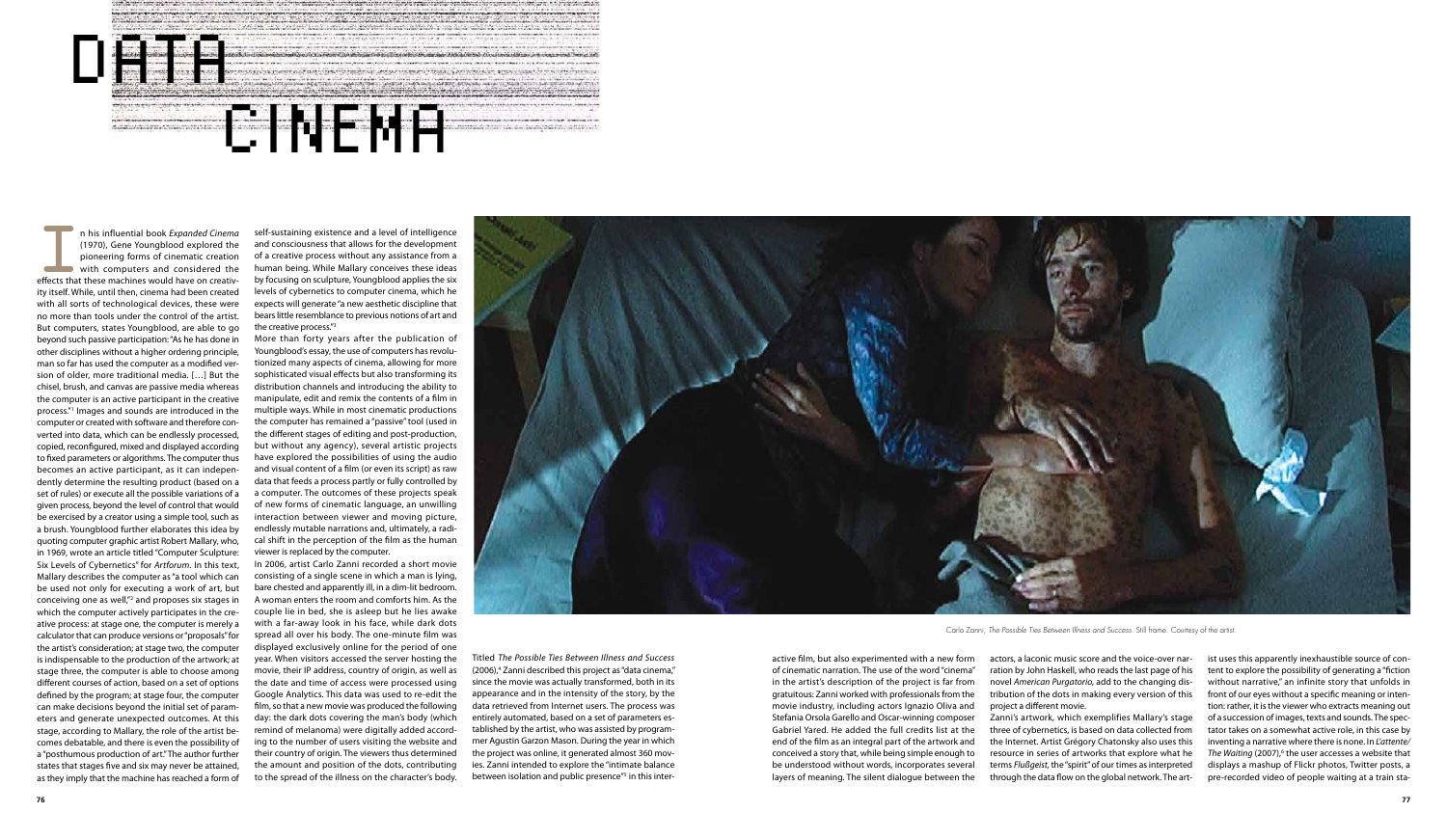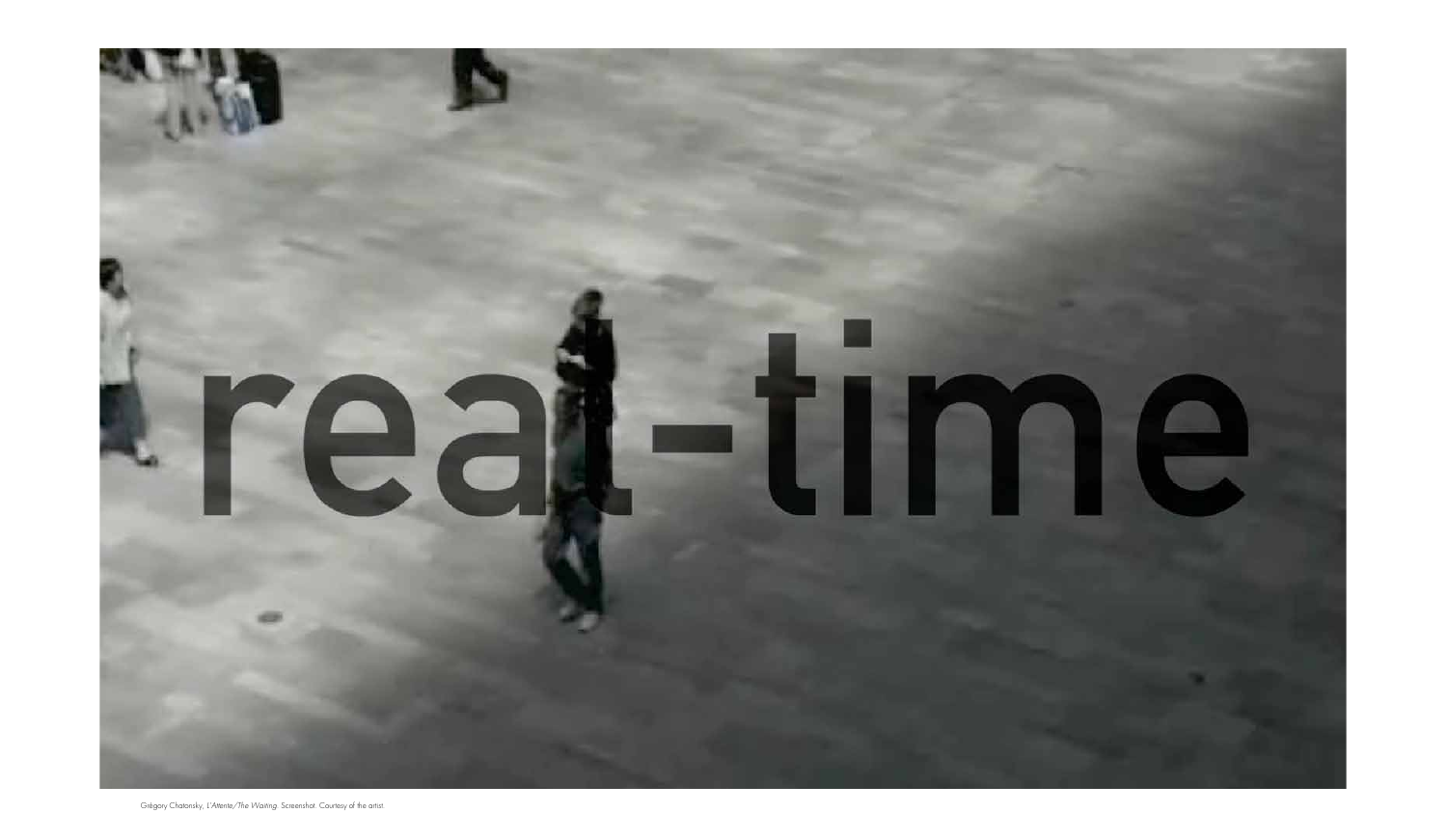



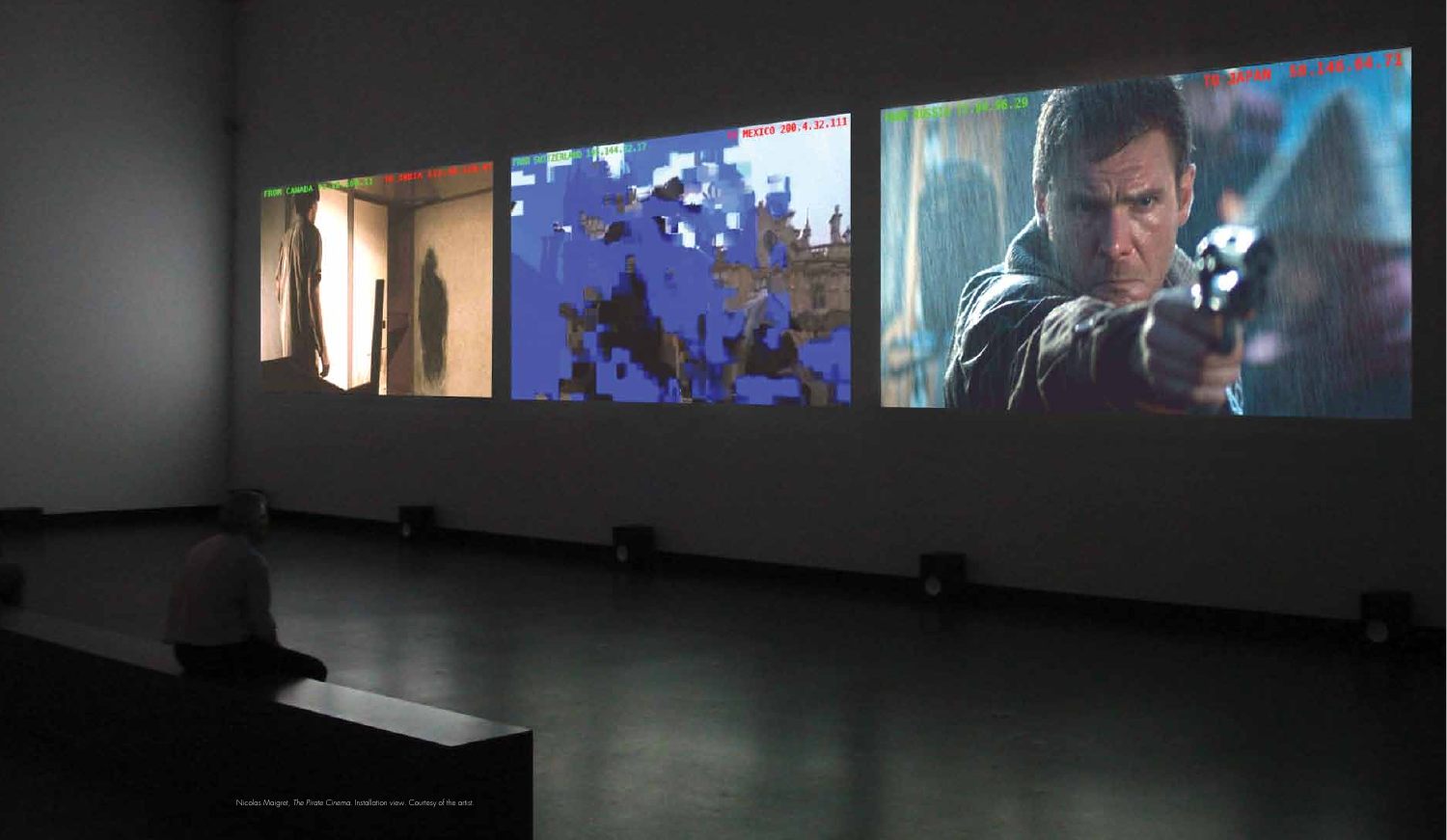tion and an ambient soundtrack against a black background. The artwork consists of a program that extracts tweets and looks for images based on the words included in each post. These images are combined with the video recorded by the artist. the meditative soundtrack adding to the effect of watching a film. Chatonsky's work includes numerous references to cinema, such as tributes to Jean-Luc Godard and David Lynch, and therefore the particular setup of the elements and the use of a black background refer to the cinematic experience. As the artist states: "the use of darkness is one of the connecting threads of my work [...] Perhaps, it is also a way to watch the Internet as if in a dark theatre, in this waiting and loss of oneself."<sup>7</sup> A more direct reference to cinema can be found in *Sodome@home* (2008),8 an online artwork that uses the script from Pier Paolo Pasolini's last film, Salò, or the 120 Days *of Sodom* (1975), as source material to generate a sequence of images extracted from Flickr that substitute the images filmed by the Italian director with those taken by Internet users and presented in a different context.

An appropriationist technique is also present in the fully automated process that takes place in Nicolas Maigret's *The Pirate Cinema* (2013).9 Using data interception software, the artist creates a video installation that displays the most viewed torrents as they are downloaded. Since torrents are downloaded in irregular fragments and not as a single file, the projection screen shows a myriad of one-second glimpses of the most popular Hollywood films, porn movies, video clips, sports matches or TV series in an endless sequence. Some images load in full, others show glitches, and (ironically) sometimes the logo of a major film studio appears in the title sequence of one of the pirated films. The sound of each clip contributes to generate a confusing collage of contents that, as in Chatonsky's work, invite the viewer to create a new story. Still, an alternative narration is not the main subject of this artwork. Maigret states that "The Pirate Cinema proposes to watch the films again through the logic of cables,"<sup>10</sup> indicating that what we should look for in the images is not so much what they are telling, but what their presence in this system tells us about their consumption. By creating a multi-faceted "film" from the flow of data, the artist actually creates a movie about Peer-to-Peer networks and the intimate relationship between users and the contents they watch and share. The frequent appearance of certain logos, faces and contents (from blockbuster movies to porn) suggests a reflection about the status of companies and individuals in the media sphere, the viral quality of some products, and the taboos that separate what is broadly and publicly shared and what belongs to a private, hidden part of our hard drives.

The fragmentation of the cinematic narrative takes a different approach in Antoine 5chmitt and Delphine Doukhan's Fractal Film (2013). Doukhan wrote and shot a wordless scene involving six characters who perform several choreographed actions that can be interpreted in multiple ways. Their glances, facial expressions and body movements suggest different relationships between them, depending on what gains prominence and what is left in the background. The framing and movement of the camera thus becomes a crucial element in establishing the meaning of the story. Doukhan shot the scene in very high definition (5K) from eight different angles. This footage is then explored by a software-based camera, designed and written by Antoine Schmitt, that zooms in and navigates the images according to several rules written by the artists. The camera chooses one rule at random and follows it, resulting in a different movie of the same scene each time. One after another, these automatically generated scenes are played in an endless, ever-changing loop that, according to the authors, "proceeds to an exhaustion of the view on a given scene.<sup>"11</sup> Fractal Film explores cinematic language through editing and a set of rules that allow the computer to create infinite versions of the same scene, while avoiding the simple display of random fragments. By following these rules, the generated video makes sense in itself and therefore suggests a particular story in a way that is closer to Zanni's Possible Ties than to Chatonsky's or Maigret's explorations of the data flow.

While all these projects address the viewer with different forms of cinematic narratives, Ben Grosser's Computers Watching Movies (2013)<sup>12</sup> reverses the relationship between user and computer by turning the latter into a spectator. The artist wrote a software program that uses computer vision algorithms and artificial intelligence routines to provide a computer system with the ability to decide what it "watches" in a film sequence, analyze the visual elements and movements and choose where to place its attention. The computer's eyes are represented by a sketching process that is displayed over a white background,

synchronized with the audio of six popular film clips from the movies 2001: A *Space Odyssey, American Beauty, Inception, Taxi Driver, The Matrix* and *Annie Hall*. By watching what grabs the attention of the computer, the viewer re-creates the original scene in her mind and compares the way the machine looks at the film with her own vision: the viewer is finally not watching a film but reflecting on her own way of looking. Grosser's artwork enters the fourth level of cybernetics and closes the circular connection between viewer, film and computer developed in the works previously mentioned.

These artworks are presented at the Media Art Futures festival (Murcia, Spain, April 15-30, 2015)<sup>13</sup> in a program that I curated for the Film Archive of Murcia. Each artwork is screened in the Film Archive's movie theater in a continuous loop during one day. The audience is invited to freely enter and leave the projection room, staying for as long as they wish while the artworks execute their particular rou8 Chatonsky, Grégory. Sodome@home. http://chatonsky.net/projects/sodome@home/. Web. 26 April 2015.

**Pau Waelder** is an art critic, curator and researcher in digital art and culture. Among his latest projects are the conferences En\_Iloc (Now\_Here), Digital Culture (Fundacio Pilar i Joan Miro a Mallorca). As reviewer and editor, he has collaborated with several art magazines. He is New Media Editor at art.es magazine.

1 Youngblood, Gene. *Expanded Cinema.* New York: P. Dutton & Co., Inc., 1970, 191. www. vasulka.org/Kitchen/PDF ExpandedCinema/book.pdf. Web. 26 April 2015. 2 Mallary, Robert. "Computer Sculpture: Six Levels of Cybernetics." Artforum 7 (May 1969): 29-35. http://www.robertmallary.com/Commentary/artforum\_09-1969.htm. Web. 26 April 2015.



Ben Grosser, *Computers Watching Movies* (*American Beauty*). Still frame. Courtesy of the artist.

## Pau Waelder

tines, in most cases without beginning or end. In this manner, the context of the movie theater and the usual way of experiencing a film are confronted with a series of artworks that, as Youngblood predicted, open up a new aesthetic discipline.

3 Youngblood. *op. cit*. 192.

4 Zanni, Carlo. *The Possible Ties Between Illness and Success.* http://zanni.org/wp/index. php/portfolio/tpt/. Web. 26 April 2015.

5 *Ibid*.

6 Chatonsky, Grégory. *L'Attente/The Waiting.* http://www.chatonsky.net/works/waiting/. Web. 26 April 2015.

7 Moulon, Dominique. "Grégory Chatonsky. Une esthétique des flux." IMAGES Magazine 21. http://www.moulon.net/pdf/pdfin 08.pdf. Web. 26 April 2015. [Our translation]

9 Maigret, Nicolas. *The Pirate Cinema*. http://thepiratecinema.com/. Web. 26 April 2015. 10 *Ibid*.

- 11 Schmitt, Antoine and Delphine Doukian. *Fractal Film*. http://www.antoineschmitt.com/fractal-film/. Web. 26 April 2015.
- 12 Grosser, Ben. *Computers Watching Movies.* http://bengrosser.com/projects/computerswatching-movies/. Web. 26 April 2015.
- 13 *Media Art Futures.* http://www.mediaartfutures.org/. Web. 26 April 2015.